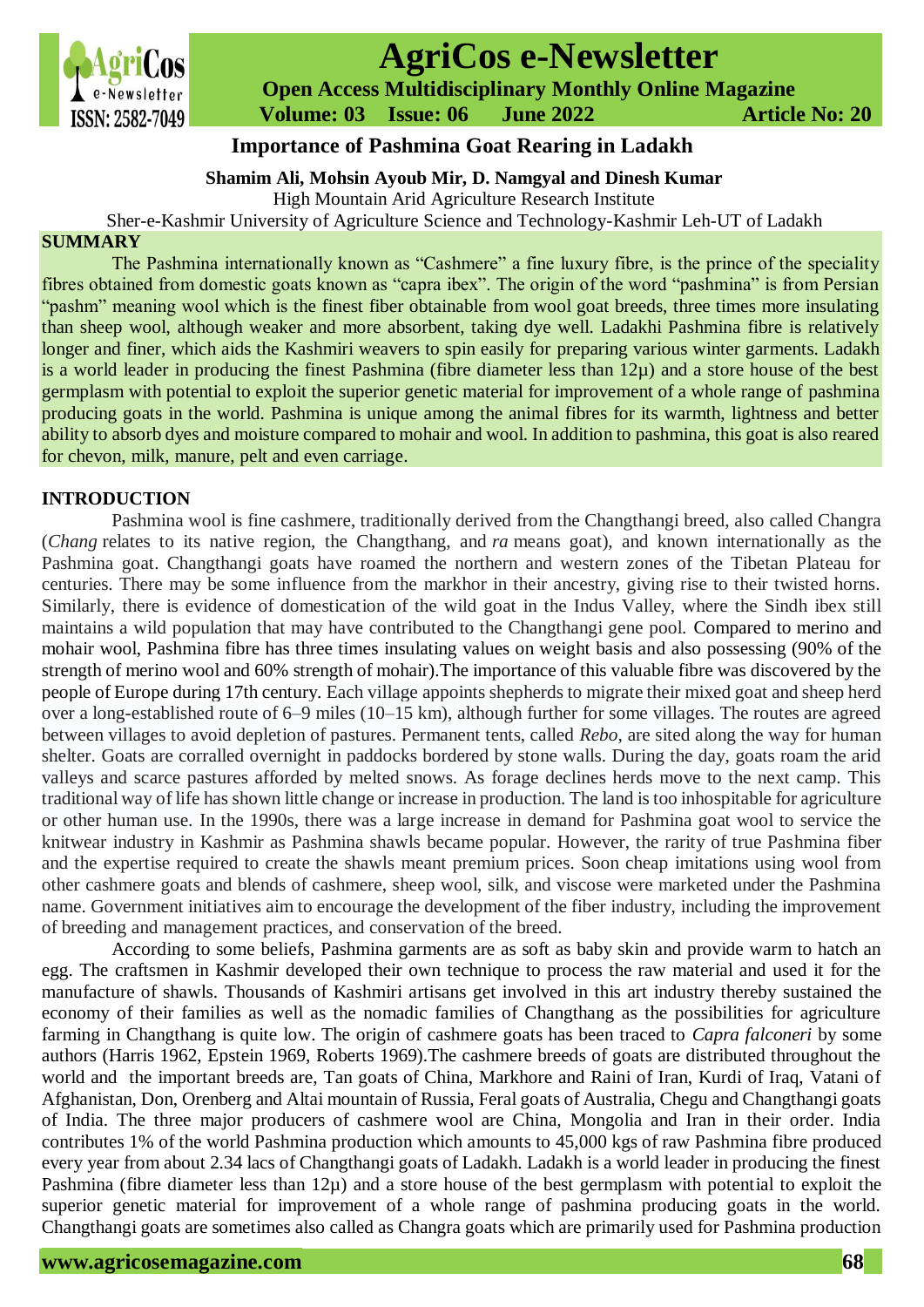and secondarily for meat purpose. Pashmina goats are of great importance for vitalizing the economy of poverty stricken region of Changthang as well as Leh district of Ladakh. The Changthangi goats are reared by the tribal Changpa nomads of Changthang region of Ladakh who remain in migration in the vast barren land of Changthang (Indian side) for good pasture throughout the year.

#### **Some facts about Pashmina Goats**

**Biodiversity**: Although a varied gene pool still exists, the [results of inbreeding](https://iamcountryside.com/homesteading/breed-diversity-and-results-of-inbreeding/) present a risk as the population declines.

**Description**: Small- to medium-sized with large curved or twisting horns and long coats. Convex face with short, straight ears and no wattles. A thick undercoat [keeps goats warm in cold weather.](https://backyardgoats.iamcountryside.com/health/deep-freeze-how-to-keep-goats-warm-in-cold-weather/)

**Coloring**: White is most prevalent and desirable for fiber. Common are various shades from gray to black and cream to red-brown, sometimes with white markings.

**Height to Withers**: Yearlings average 20 in. (52 cm).

**Weight**: Females reach 29 kg by four years old, while males achieve this weight by three years old. Growth is insignificant during the winter due to extreme cold and poor grazing. Yearlings average 16–20 kg. Meat is generally harvested from adult animals 2–5 years of age.

**Popular Use**: Their undercoat provides a soft, light, ultra-fine cashmere averaging 12-13 microns thick and about 2 inches (4 cm) long. It is the finest fiber obtainable from wool goat breeds, three times more insulating than sheep wool, although weaker and more absorbent, taking dye well. It is harvested by combing or shearing in late spring and is sold to supply the textile industry. For family consumption, herders milk does during the summer, and some animals are used as [pack goats](https://backyardgoats.iamcountryside.com/ownership/pack-goat-breeds-packing-quite-a-kick/) or for meat.

**Productivity**: Average (250 g) of fiber per animal per year, ranging from (50-650 g), increase as goats mature. Adult males produce most, averaging (500 g).



**Housing of Pashmina goats in changthang region Doe Buck**

**Adaptability**: Through centuries, Changthangi goats have adapted in harsh conditions and high altitute pasture, withstanding extremes of temperature of ( $-5^{\circ}$ C to  $-35^{\circ}$ C), long winters, and high winds at altitudes of 10,000– 17,000 feet. From July to September, they survive entirely on highland grazing. In winter, they dig roots from